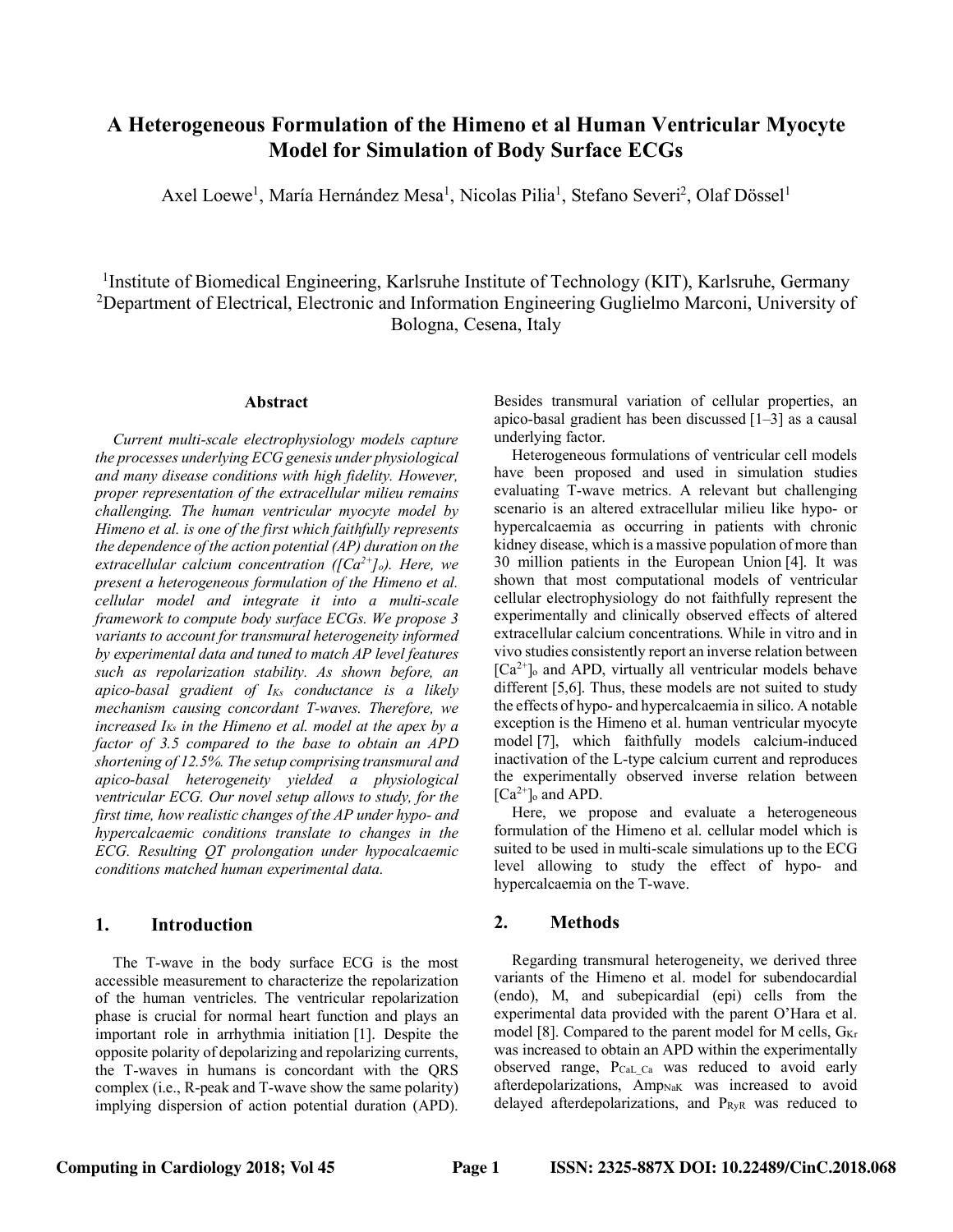| <b>Parameter</b>               | epi/endo | M/endo  |
|--------------------------------|----------|---------|
| $P_{Na}$                       | 0.6      | 1.0     |
| G <sub>Kto</sub>               | 4.0      | 4.0     |
| $P_{CaL_Ca}$                   | 1.2      | 2.0     |
| $G_{\rm Kr}$                   | 1.3      | 1.0     |
| $P_{Ks K}$                     | 1.4      | 1.0     |
| $\rm G_{K1}$                   | 1.2      | 1.3     |
| Amp <sub>NCX</sub>             | 1.1      | 1.4     |
| Amp <sub>NaK</sub>             | 0.9      | 1.5     |
| P <sub>bNSC</sub> <sub>K</sub> | 0.6      | 1.0     |
| $P_{\rm RyR}$                  | 1.0      | 1.4     |
| Ampserca                       | 1.3      | $1.0\,$ |

Table 1. Scaling factors to represent transmural heterogeneities in the Himeno et al. model [7].

obtain a notch morphology of the AP. For epi cells, the data from the parent model was adopted without changes except for [CMDN], which is not represented in the Himeno et al. model. Table 1 lists the proposed scaling factors for the transmurally heterogeneous Himeno et al. model variants based on the original Himeno et al. model representing endo cells.

Regarding the apico-basal heterogeneity, Keller et al. identified an  $I_{Ks}$ -induced APD shortening of 12.5% at the apex compared to the base as the most likely variant [3]. This degree of APD shortening was obtained using a 3.5x higher maximum  $I_{Ks}$  conductivity  $P_{Ks}$  at the apex compared to the base in the Himeno et al. model (compared to a 2x higher value found for the ten Tusscher et al. model [9] in [3]).

The heterogeneous model variants were characterized in a single cell environment regarding AP morphology and duration, cycle length restitution, and the dependence on  $[Ca<sup>2+</sup>]$ <sub>0</sub>. Converged steady states on the single cell level were used to initialize biventricular monodomain tissue simulations followed by forward calculation to the body surface similar to [3]. A transmural distribution of 35/30/35% endo/M/epi cells was assumed together with a continuous apico-basal gradient multiplying  $P_{Ks_K}$  with 1 at the base and 3.5 at the apex. Tissue conductivities were matched to obtain transverse and longitudinal conduction velocities of 600 and 970 mm/s, respectively. A stimulation profile mimicking the Purkinje system was tailored to match the measured QRS complex [10].



Figure 1. APs of the transmurally heterogeneous model variants and an endo cell at the apex ( $P_{Ks,K}$  x3.5). The inset shows phase 1 of the AP.



Figure 2. APD restitution of the Himeno et al. model variants.



Figure 3. Dependence of APD<sub>90</sub> on  $[Ca^{2+}]_0$  for the model variants. Note the fundamental difference between the O'Hara et al. and Himeno et al. model.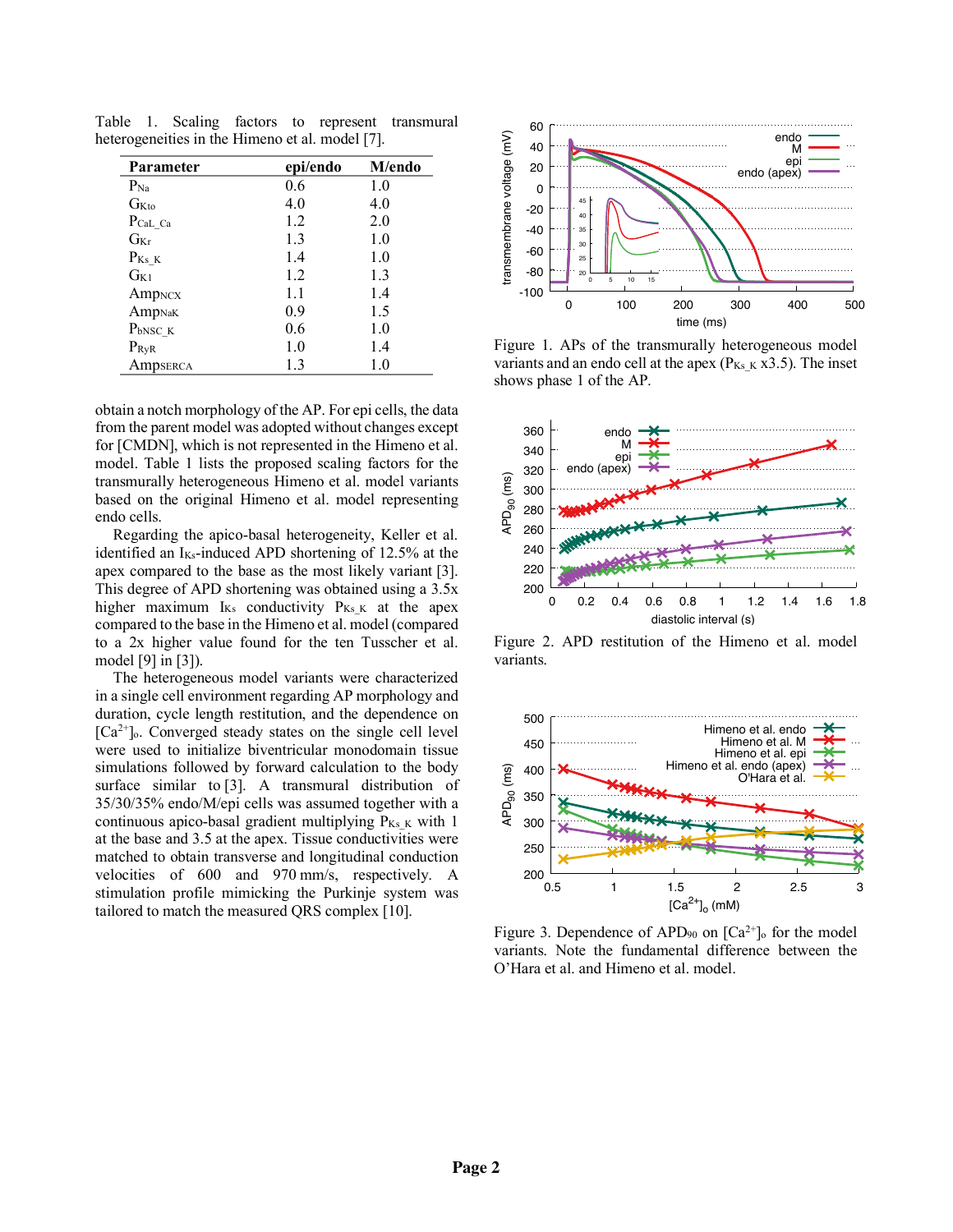### **3. Results**

Figure 1 shows the APs of the model variants representing transmural heterogeneity and an endo cell at the apex. APD90 at a cycle length of 1 s is 289/337/ 245/254 ms for endo/M/epi/endo (apex) cells, respectively. M and epi cells show a notch in AP phase 1. For longer diastolic intervals, the APD restitution is steepest for the M cells (Figure 2). M and epi cells show a biphasic restitution curve with slight AP prolongation for very short diastolic intervals. Apart from that, the restitution behavior does not differ markedly between model variants.

The dependence of the APD on the  $[Ca^{2+}]_0$  is as desired inverse for the Himeno et al. model opposed to the O'Hara et al. model (Figure 3). This behavior is preserved for the heterogeneous model variants with AP prolongation under hypocalcaemic conditions being most pronounced for the epi cells.



Figure 4. APD90 distribution in the ventricles for a setup comprising both transmural as well as apico-basal heterogeneity of the Himeno et al. model. Stimulus sites show shortened APD compared to surrounding tissue.



Figure 5. Simulated ECG (Einthoven II) for setups comprising different heterogeneities of the Himeno et al. model.



Figure 6. Simulated ECG (Einthoven II) for different  $[Ca^{2+}]$ <sub>o</sub> values obtained with the heterogeneous Himeno et al. model.

The APD90 distribution in the biventricular simulation with a cycle length of 1 s ranges between 212 ms for epi cells at the apex to 273 ms for endo cells at the base (Figure 4). The long APD of the M cells seen on the single cell level (Figure 1, Figure 2) was attenuated by electrotonic coupling in the tissue simulation.

The effect of the apico-basal and the transmural heterogeneity as well as a combination of both on the simulated ventricular ECG is shown in Figure 5. The homogeneous setup lacks a pronounced T-wave. An asymmetric T-wave with a gradual ascent and steep descent is generated by both heterogeneities. The transmural heterogeneity causes a slight elevation of the whole ST-segment due to the transmural transmembrane voltage differences in phase 1 and 2 of the AP (Figure 1). A combination of both heterogeneities produces the highest and most symmetric T-wave.

The inverse APD/ $\left[Ca^{2+}\right]$ <sub>o</sub> relation on the single cell level (Figure 3) translates to an inverse  $QT/[Ca^{2+}]_0$  relation on the ECG level (Figure 6). Moreover, an increase of  $[Ca^{2+}]_0$ , i.e., hypercalcaemia, is associated with a T-wave rogeneity amplitude decrease and ST-segment elevation.

## **4. Discussion**

In this study, we suggested variants of the Himeno et al. cell model to represent transmural and apico-basal heterogeneity informed by previous work [3] and the parent O'Hara et al. model [8]. The changes for the M cells compared to the parent model are within the experimentally reported error margins [8] except for Amp<sub>NaK</sub>.

The main findings of this study are that i) the Himeno et al. model reproduces the inverse  $APD/[Ca^{2+}]_o$  relation observed experimentally [6]; ii) the proposed model variants faithfully represent heterogeneity on the action potential level and generate a concordant T-wave on the